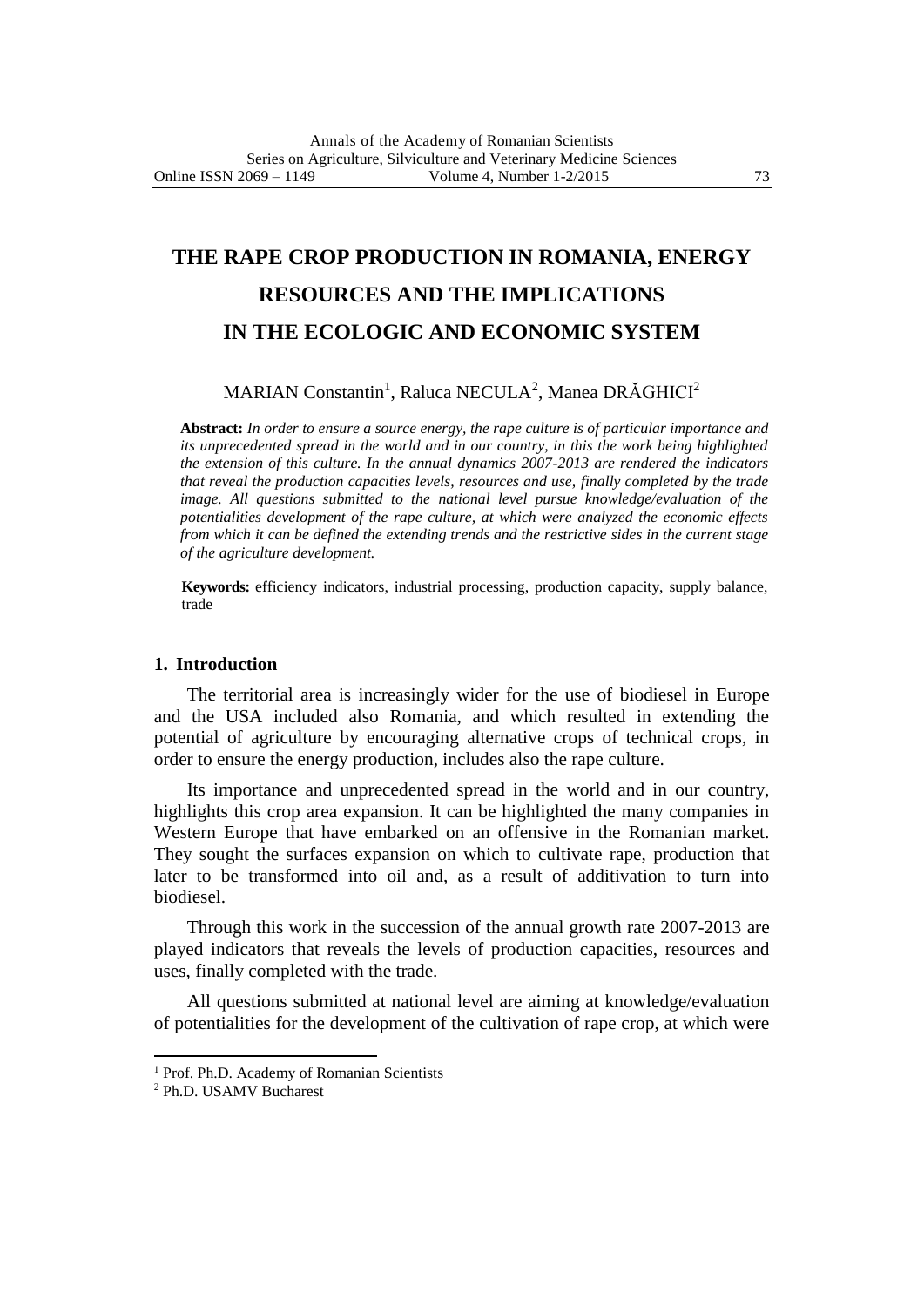analyzed the economic effects, from which it can be delineated the expansion trends and the sides of the current restrictive stage of agriculture development.

## **2. Materials and Methods**

The evaluation of the possibilities for development carried out on the basis of the data processing, requires the means of identification of the factors of action involved. This is because it is permanent required the indication of trends generating the future development.

By appropriate analytical methodology, in this paper have been used processing forms whose database had the production of rapeseed in the existent dynamics for the period 2007-2013. The database of completed productions at the national level have been taken from the Yearbook of Romania, INS (2014), which was used also for the purchase prices.

The processes were carried out in accordance with the annual growth rate and the data were structured in a tridimensional form which has followed production capacities, resources/uses and trade.

Data processing was carried out in a suitable form showing representative levels which were playable through percentage comparisons against year 2008, the succession of years past, but also towards the average annual dynamics.

Regarding the expenses, they were estimated cumulative for hectare (classified under the fixed and variable expenses) with playable levels in specialist works [1]. The variation in the amount of production expenses played in this work were set out as follows: the fixed costs due to the equivalence of the level of these expenditures (1,850 lei/ha); variable costs evaluation was made in proportion to the level of the yields achieved annually (183.82 lei/tone).

The supply balance also through indicators, highlighting the annual variations fluctuations of uses and resources. For Export/import indicators were conducted analysis quantitative and value, also existing the possibility of the total values interpretation of the indicators, the comparison to the year 2007, as well as knowledge of the changes from the previous year.

A deepening of the study was based on extrapolation of imports and exports which has been carried out on the basis of the equation of quadratic trend type of the following form:

 $Y(UM) = a1x1^{2}+b1x1+c1$ 

Where, X1 represents the production achieved. For confidence limits corresponding to a given risk [2] has been used formula, Yajust  $(+/-\delta$ y · tp), in which: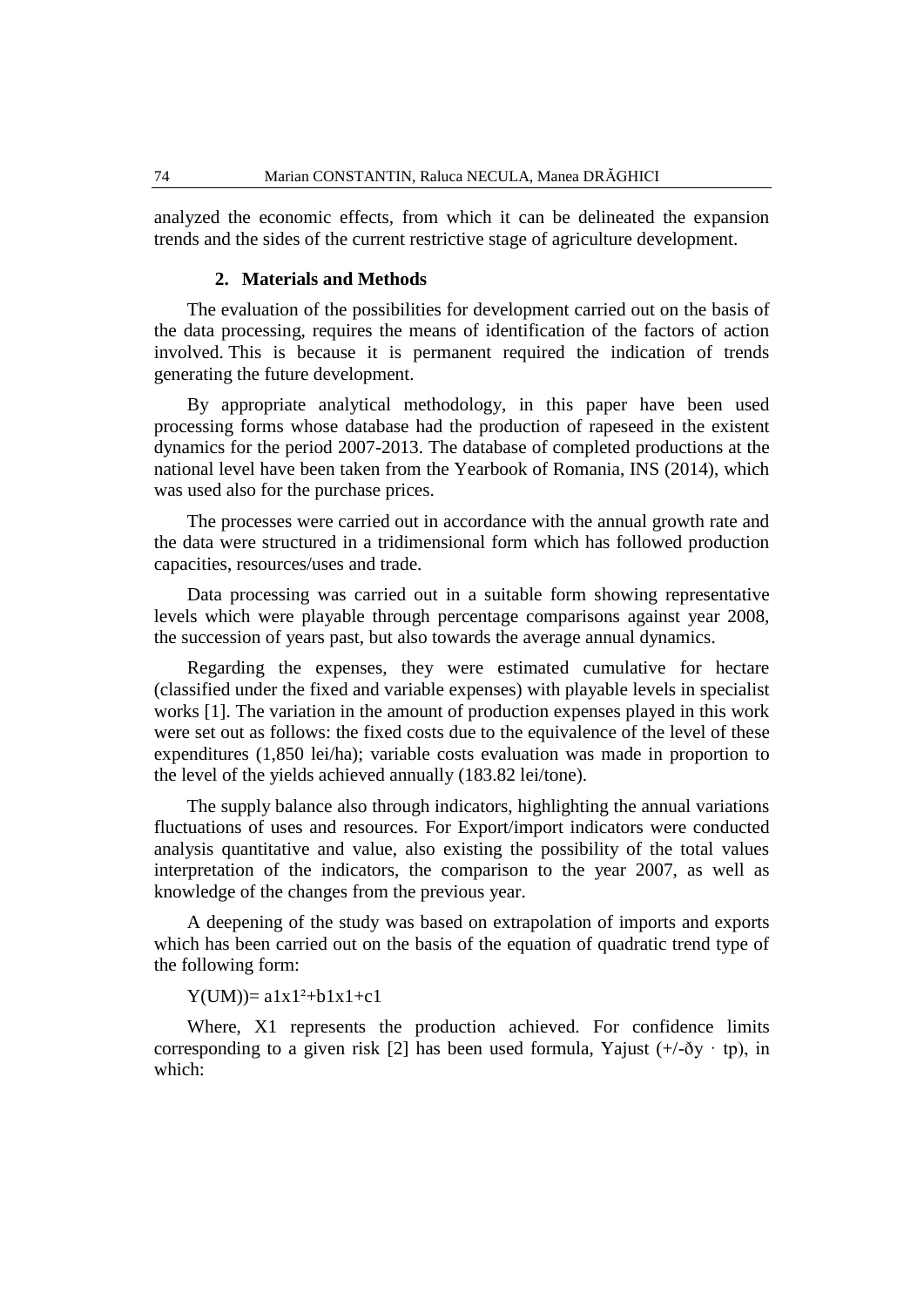$Y =$  imports /exports adjusted;  $\delta y =$  standard deviation; TP = tabular value for probability of transgression (risk).

As such, extrapolating the trend dynamics for import/export for rape, we have the formula: Yadjusted  $(+/-)$   $\delta$ x ·TP, in which it is defined the upper limit (Yadjustedt +  $\delta x \cdot tp$ ) and the lower limit (Yadjusted-tp  $\delta x$ ).

The amplitude of oscillation of the confidence limits [3] is:  $(+$  tp Yaj  $\delta$ y) and (ðy Yaj-tp)

The result was that for all import/export: upper limit  $= Y + 1.8666$  x; adjusted lower limit  $Y = -1.8666$  x

The results have pursued the extrapolated production for the year 2015, which was calculated as the average of the last 5 years for the period 2010-2014.

The evaluation of the possibilities for development carried out on the basis of the data processing, requires the means of identification of the factors of action involved. This is because it is permanent required the indication of trends generating the future development.

By appropriate analytical methodology, in this paper have been used processing forms whose database had the production of rapeseed in the existent dynamics for the period 2007-2013. The database of completed productions at the national level have been taken from the Yearbook of Romania, INS (2014), which was used also for the purchase prices.

The processes were carried out in accordance with the annual growth rate and the data were structured in a tridimensional form which has followed production capacities, resources/uses and trade.

Data processing was carried out in a suitable form showing representative levels which were playable through percentage comparisons against year 2008, the succession of years past, but also towards the average annual dynamics.

Regarding the expenses, they were estimated cumulative for hectare (classified under the fixed and variable expenses) with playable levels in specialist works [1]. The variation in the amount of production expenses played in this work was set out as follows: the fixed costs due to the equivalence of the level of these expenditures (1,850 lei/ha); variable costs evaluation was made in proportion to the level of the yields achieved annually (183.82 lei/tone).

The supply balance also through indicators, highlighting the annual variations fluctuations of uses and resources. For Export/import indicators were conducted analysis quantitative and value, also existing the possibility of the total values interpretation of the indicators, the comparison to the year 2007, as well as knowledge of the changes from the previous year.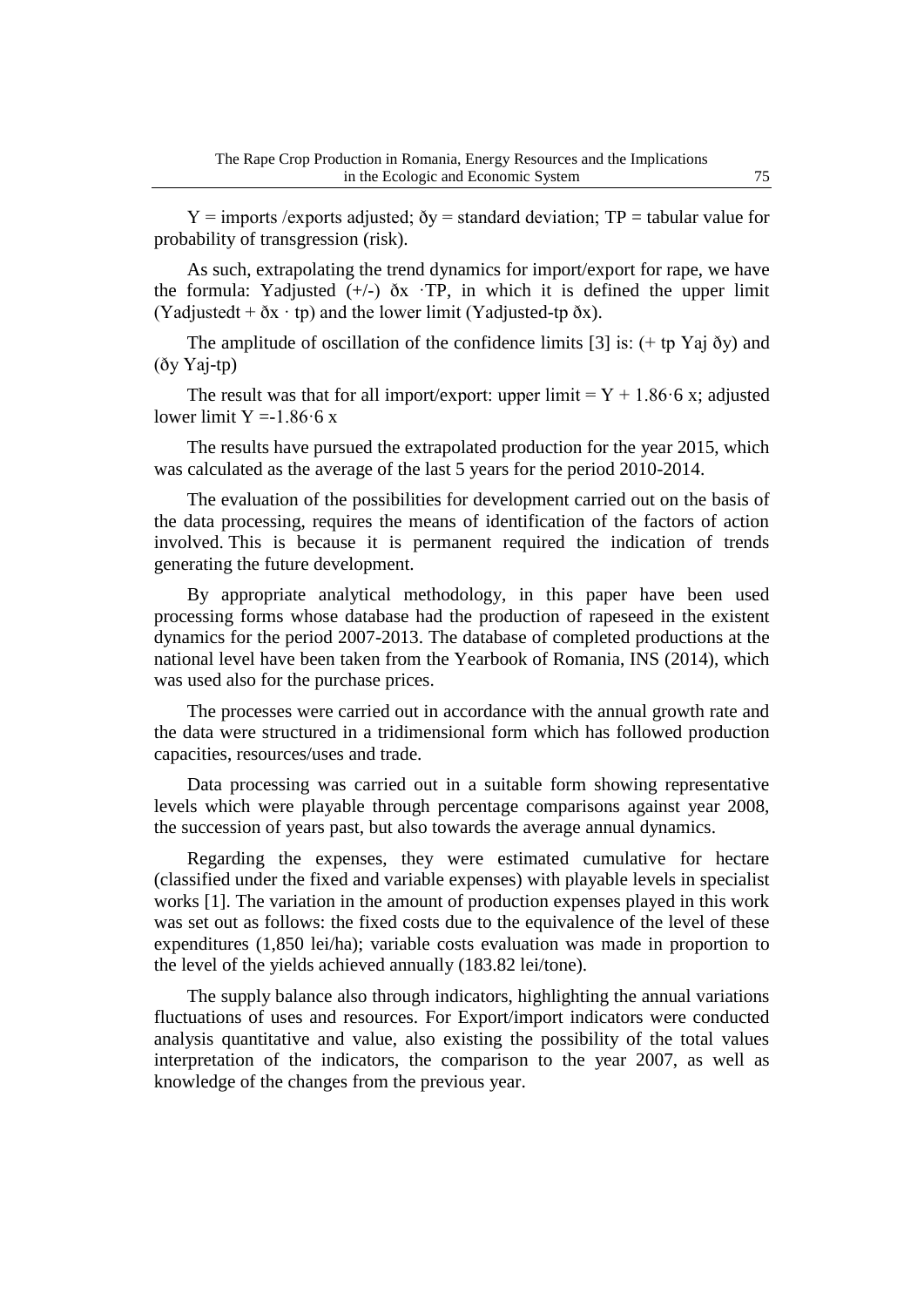A deepening of the study was based on extrapolation of imports and exports which has been carried out on the basis of the equation of quadratic trend type of the following form:

 $Y(UM) = a1x1^2 + b1x1 + c1$ 

Where, X1 represents the production achieved. For confidence limits corresponding to a given risk [6] has been used formula, Yajust  $(+/-\delta y + tp)$ , in which:

 $Y =$  imports /exports adjusted;  $\delta y =$  standard deviation; TP = tabular value for probability of transgression (risk).

As such, extrapolating the trend dynamics for import/export for rape, we have the formula: Yadjusted  $(+/-)$   $\delta$ x ·TP, in which it is defined the upper limit (Yadjustedt +  $\delta$ x · tp) and the lower limit (Yadjusted-tp  $\delta$ x).

The amplitude of oscillation of the confidence limits [4] is: (+ tp Yaj ðy) and (ðy Yaj-tp)

The result was that for all import/export: upper limit =  $Y + 1.8666$  x; adjusted lower limit  $Y = -1.8666$  x

The results have pursued the extrapolated production for the year 2015, which was calculated as the average of the last 5 years for the period 2010-2014.

## **3. Results and disscusions**

The analysis carried out at national level was based on a structure in which it is possible to deduce interpretative in the successive stage of the evolution of production capabilities, resources and elements of production and trade.

# **I**-PRODUCTION CAPACITY

Through the cultivation systems of rape culture has been tracked continuously ways and methods to increase yields and the quality of their environmental and within the limits of economic efficiency. At the national level we analyzed the production capacities for the rape culture, with reference to the areas and yields obtained and were recorded along the analyzed period large fluctuations. In *table 1* through the dynamics of the 2008-2013 are played levels and areas of productions, whichwere made through comparisons carried out can be deducted the follows:

- area cultivated with rape can ascertain significant annual variations, but which can be analyzed in the dynamic for two periods: the period 2008-2010 where it finds an increase in cultivated areas and the period 2011-2013 is characterized by a setback (for 2008 represents a maximum of areas cultivated, and  $2012$  a minimum of  $-21.73$  % in comparison with  $2008$ );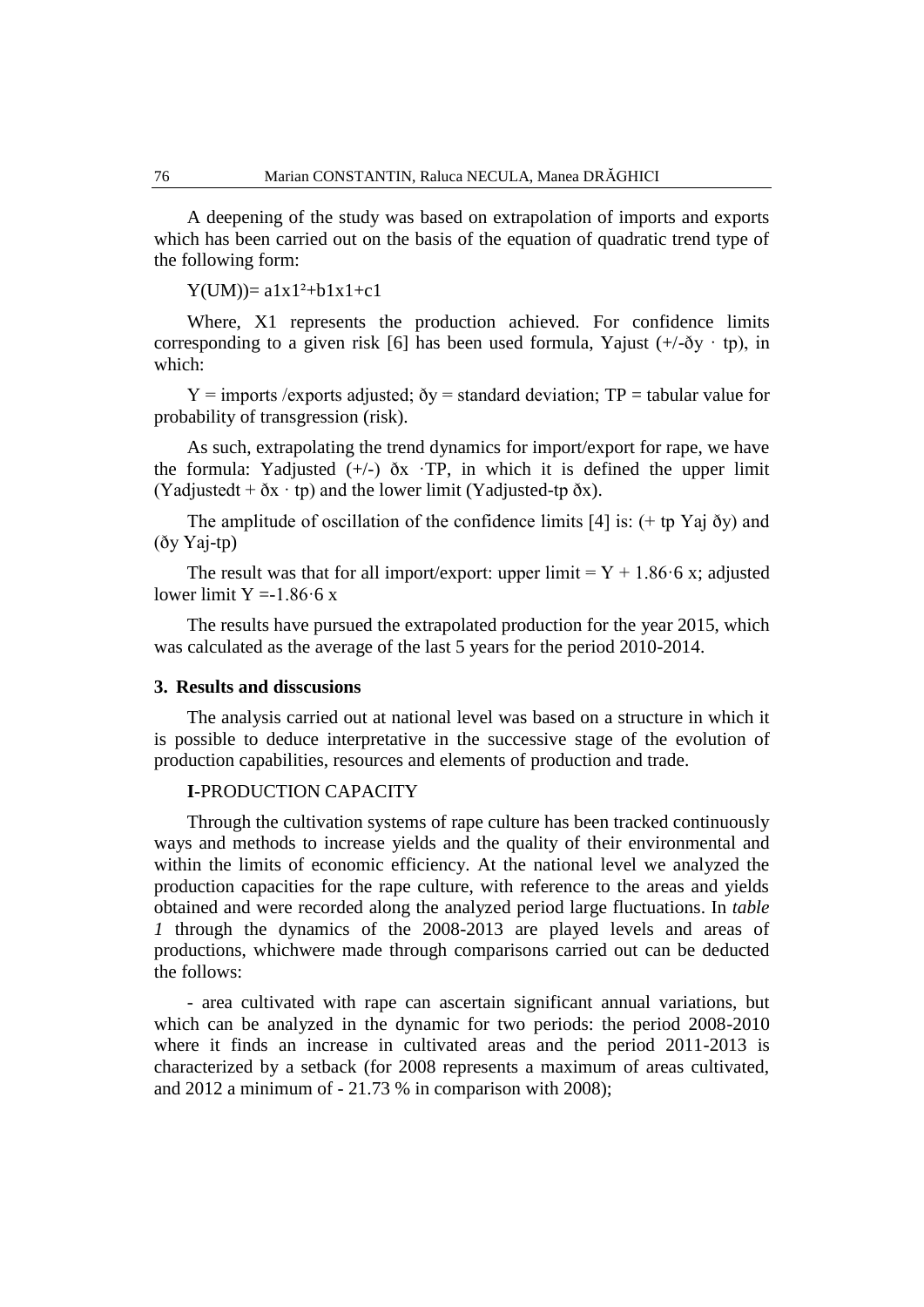|                           |                                            | 2008                     |         | 2009   |         | 2010   |         | 2011   |         | 2012  |         | 2013   |         |
|---------------------------|--------------------------------------------|--------------------------|---------|--------|---------|--------|---------|--------|---------|-------|---------|--------|---------|
| Specification             | <b>UM</b>                                  | Total                    | private | Total  | private | Total  | private | Total  | private | Total | private | Total  | private |
| Cultivated<br>surface     | thousand<br>hectares                       | 365.0                    | 360.5   | 419.9  | 415.3   | 537.3  | 528.9   | 392.7  | 388.5   | 105.3 | 103.2   | 276.6  | 274.5   |
|                           | %<br>compared to<br>2008                   | 100                      | 98.76   | 115.04 | 113.78  | 147.20 | 144.90  | 107.58 | 106.43  | 28.84 | 28.27   | 75.78  | 75.20   |
|                           | $\%$<br>compared to<br>previous<br>year    | $\overline{\phantom{a}}$ | 98.76   | 116.47 | 98.90   | 129.37 | 98.43   | 74.24  | 98.93   | 27.10 | 98.00   | 268.02 | 99.24   |
|                           | thousand<br>tons                           | 673.0                    | 663.6   | 569.6  | 563.2   | 943.0  | 925.9   | 739.0  | 730.8   | 157.5 | 154.0   | 666.1  | 661.1   |
| Total<br>production       | $\%$<br>compared to<br>2008                | 100                      | 98.60   | 84.63  | 83.68   | 140.11 | 137.57  | 109.80 | 108.58  | 23.40 | 22.88   | 98.97  | 98.23   |
|                           | $\%$<br>compared to<br>previous<br>year    | $\overline{\phantom{a}}$ | 98.60   | 85.83  | 98.87   | 167.43 | 98.18   | 79.81  | 98.89   | 21.55 | 97.77   | 432.53 | 99.24   |
|                           | kg/ha                                      | 1.844                    | 1.840   | 1,357  | 1.356   | 1.755  | 1,750   | 1.882  | 1,881   | 1,496 | 1,492   | 2.408  | 2,408   |
| Production per<br>hectare | %<br>compared to<br>2008                   | 100                      | 99.78   | 73.59  | 73.53   | 95.17  | 94.90   | 102.06 | 102.00  | 81.12 | 80.91   | 130.58 | 130.58  |
|                           | $\%$<br>compared<br>to<br>previous<br>year | $\overline{\phantom{a}}$ | 99.78   | 73.75  | 99.92   | 129.42 | 99.71   | 107.54 | 99.94   | 79.53 | 99.73   | 161.39 | 100     |

**Table 1.** -Surface and yields for the rape culture in Romania

Source: Statistical Yearbook of Romania, INS, 2014 [2]

- the total production offers significant variation in annual levels, and are between 157.5 tons to 943.0 tons, the achievements what are related to 2012 and 2010 respectively. Analyzed comparatively, it may find that compared to base year 2008, these variations are significant while in the same year, the levels are between 22.88 % and 137.57 %;

- yields per hectare, reflect lower levels for oscillation which are between 1,357 kg/ha (2009) and 2,408 kg/ha (2013). It can be observed a rising trend, with interpretative elements over the significant decrease in production in 2009, followed by an increase from 2013.

All of these issues have been pursued through a quantitative analysis, which is why it was necessary to an investigation by knowing the economic efficiency of rape culture. In this context the following is presented the interpretive situation of price levels of production, value of production, costs and gross profit. In *table 2*  by absolute values (lei/kg and lei/ha) and relative (percentage comparisons) placed in the dynamics of the period 2008-2013, are rendered the levels within which these indicators as follows: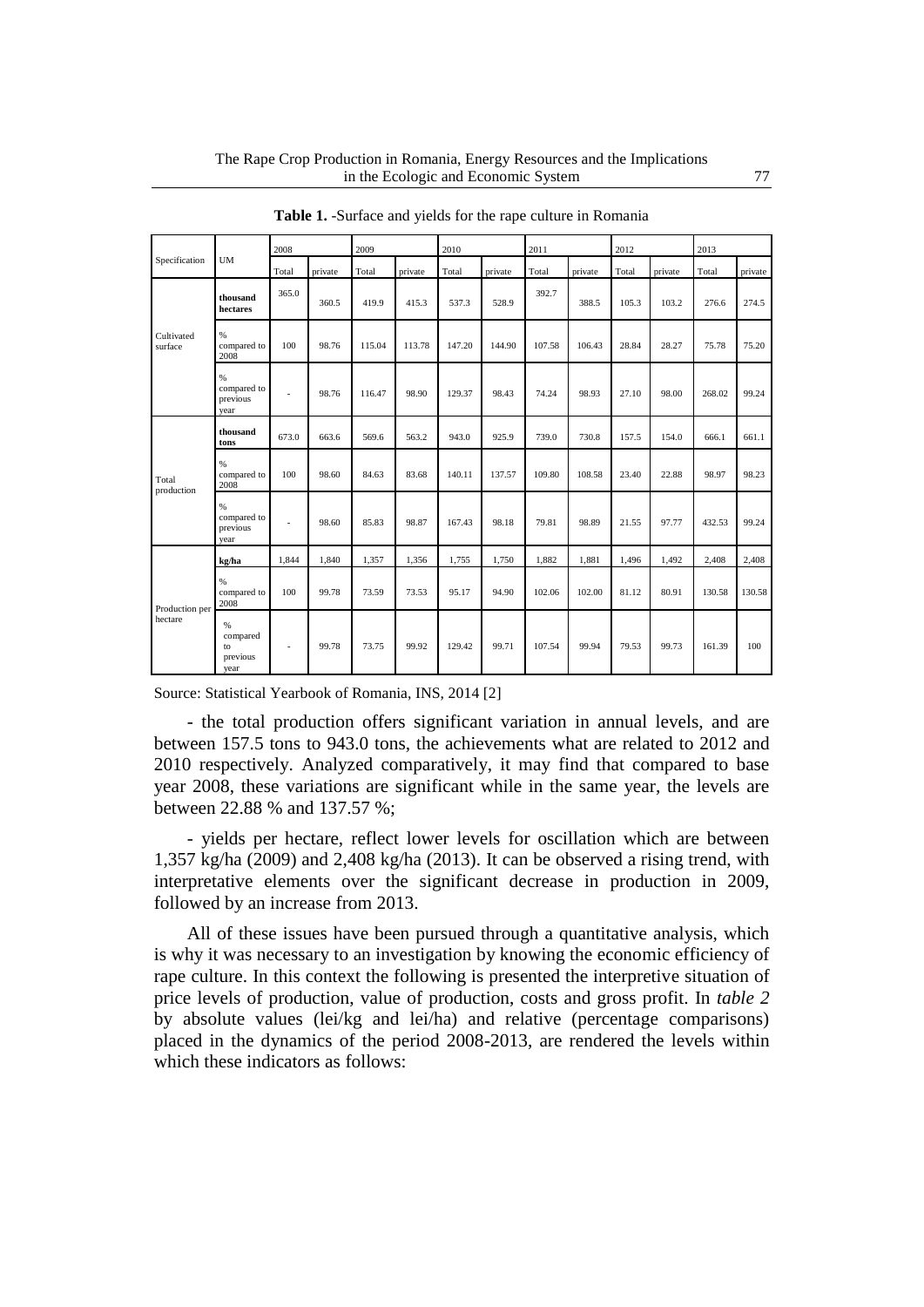| Specification                                                                                                     | UM     | 2008     | 2009      | 2010     | 2011     | 2012     | 2013     |
|-------------------------------------------------------------------------------------------------------------------|--------|----------|-----------|----------|----------|----------|----------|
| <b>Purchase price</b>                                                                                             | lei/kg | 1.20     | 0.97      | 1.25     | 1.62     | 1.83     | 1.57     |
| compared to 2008                                                                                                  | $\%$   | 100      | 80.83     | 104.16   | 135      | 152.5    | 130.83   |
| compared to previous year                                                                                         | $\%$   |          | 80.83     | 128.86   | 129.6    | 112.96   | 85.79    |
| The value of production<br>acquisition cost                                                                       | lei/ha | 2.766    | 1.316.29  | 2.193.75 | 3.048.84 | 2.737.68 | 3,780.56 |
| compared to 2008                                                                                                  | $\%$   | 100      | 47.58     | 79.31    | 110.22   | 98.97    | 136.67   |
| compared to previous year                                                                                         | $\%$   |          | 47.58     | 166.66   | 138.97   | 89.79    | 138.09   |
| <b>Estimated</b><br>production<br>costs *(ch. de Prod. 1850<br>fixed $lei/ha +$<br>ch. 0.183<br>lei/kg variables) | lei/ha | 2,188.96 | 2,099.44  | 2,172.60 | 2,195.94 | 2,124.99 | 2,292.63 |
| <b>Gross profit</b>                                                                                               | lei/ha | 577.04   | $-783.15$ | 21.15    | 852.9    | 612.69   | 1487.93  |
| compared to 2008                                                                                                  | $\%$   | 100      | $-135.71$ | 3.66     | 147.80   | 106.17   | 257.85   |
| compared to previous year                                                                                         | $\%$   |          | $-135.71$ | 270, 06  | 4,032.62 | 71.83    | 242.95   |

**Table 2.** Indicators of efficiency to rape culture in Romania

Source: Statistical Yearbook of Romania, INS, 2014; \*) Estimated by processing Levels playable after: Pirnă, I., etc., the cultivation of rape, 2011, INMA Bucharest-P2; Top 5 most profitable crops, http://m.business24.ro/macroeconomie/top-5-cele-mai-profitabile-culturi-agricole-1526826. [1, 2, 7]

- the purchase price registered with oscillators levels which has a rise trend, at which in the percentage comparisons compared with 2008 has a maximum increase of  $+52.5$  %;

- the production value at purchase price, expressed in the unit of surface, indicates annual increases at which, indicator correlated with yields at ha, reflects increases compared to base year 2008, the growth is of  $+36.7$ %;

- the production costs estimated at production unit [4] (1,850 lei/ha fixed + variable 0.183 lei/kg), outlines the variations that can be considered insignificant;

- as synthetic indicator, the profit for most years indicates favorable values, with a level of annual variations. It may be noted in 2009 a loss is reported (- 783.15 lei/ha) and in 2013 with the highest level (lei/ha 2,292.63). The comparisons of percentage for this indicator in the dynamics reflects variations with a peak in 2013 (+257.85 % compared to 2008).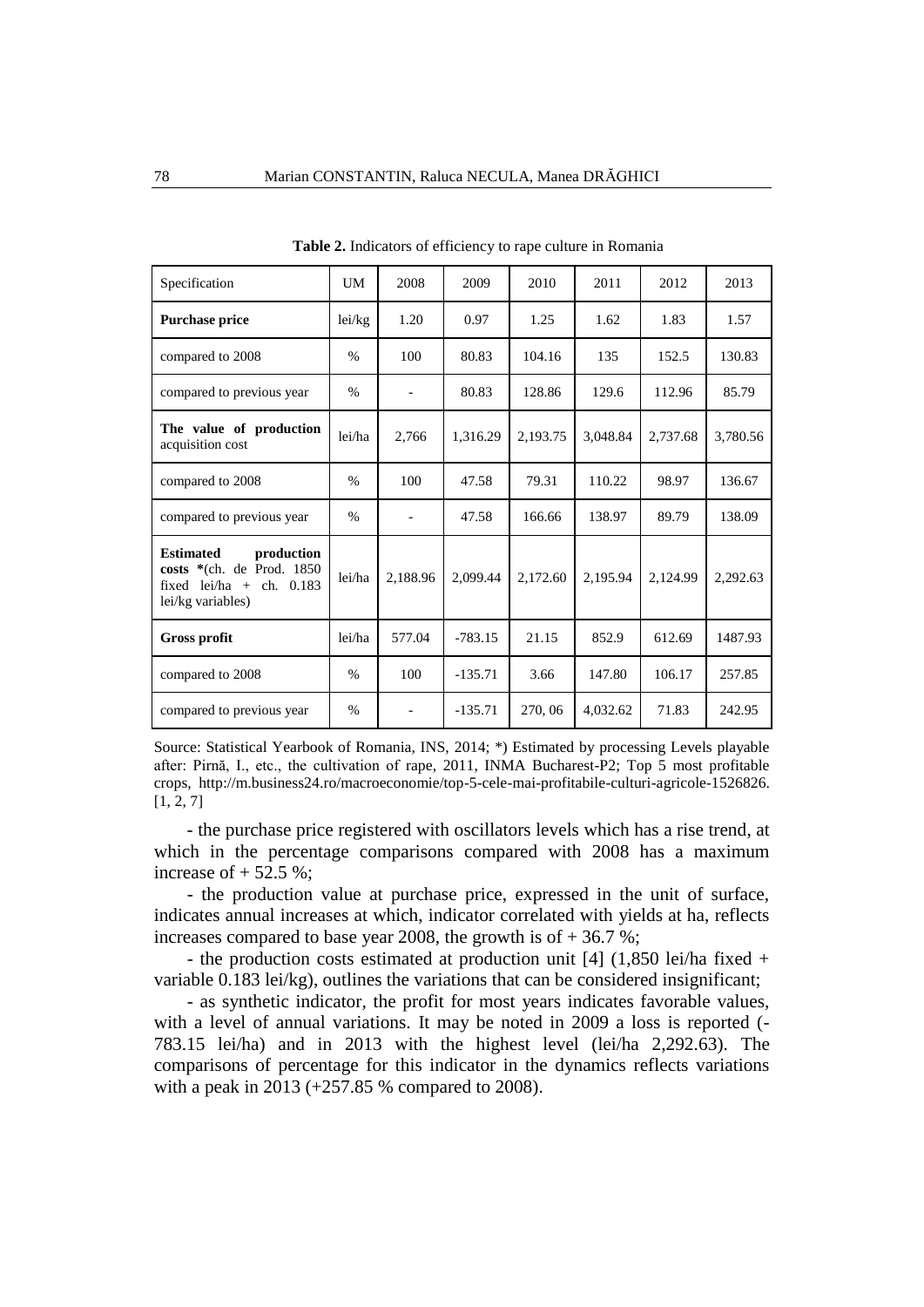From the structural analysis of economic indicators, it emerges an interaction production -expenses- prices which shows: on the one hand a variation level, and on the other hand the existence of a threshold of profitability in production (referring to 2009, the results of which are entirely unfavorable, and the following year 2010 can be considered to be a limit, i.e. with 21.15 lei/ha, which represents the lowest level of profit).

All of these problems involve the Knowledge of the rape growing capacity of agricultural holdings in Romania. It was considered that these holdings can be analyzed according to the class size of utilized agricultural surface. At the national level for 2007 and 2008 in *table 3* summarizes this structure where you can embrace aspects that can be can be delineated: quantitative and qualitative

| The                                       |                          |                                       | 2007                                                               | 2008   |                              |                                                                    |  |
|-------------------------------------------|--------------------------|---------------------------------------|--------------------------------------------------------------------|--------|------------------------------|--------------------------------------------------------------------|--|
| structure<br>of<br>the<br>size<br>classes | number                   | $\frac{0}{0}$<br>compared<br>to total | percent compared to<br>the average size of<br>classes (12 classes) | number | $\%$<br>compared<br>to total | percent compared to<br>the average size of<br>classes (12 classes) |  |
| Total<br>of which:                        | 8,016                    | 100                                   | $100\% = 668$ ha                                                   | 10,550 | 100                          | $100\% = 879.1667$ ha                                              |  |
| below 0.1                                 | $\overline{\phantom{a}}$ | $\overline{0}$                        | $\overline{\phantom{a}}$                                           | 16     | 0.15                         | 1.78                                                               |  |
| $0.1 - 0.3$                               | 92                       | 1.15                                  | 13.77                                                              | 90     | 0.85                         | 10.031                                                             |  |
| $0.3 - 0.5$                               | $\overline{\phantom{0}}$ | $\Omega$                              | $\overline{\phantom{a}}$                                           | 81     | 0.77                         | 9.02                                                               |  |
| $0.5 - 1$                                 | 101                      | 1.26                                  | 15.11                                                              | 205    | 1.94                         | 22.84                                                              |  |
| $1-2$                                     | 217                      | 2.71                                  | 32.48                                                              | 447    | 4.24                         | 49.82                                                              |  |
| $2 - 5$                                   | 1,438                    | 17.93                                 | 215.26                                                             | 1,409  | 13.36                        | 157.05                                                             |  |
| $5 - 10$                                  | 1,494                    | 18.64                                 | 223.65                                                             | 1,120  | 10.62                        | 124.83                                                             |  |
| $10 - 20$                                 | 730                      | 9.11                                  | 109.28                                                             | 876    | 8.3                          | 97.64                                                              |  |
| 20-30                                     | 258                      | 3.22                                  | 38.62                                                              | 451    | 4.27                         | 50.26                                                              |  |
| $30 - 50$                                 | 698                      | 8.71                                  | 104.49                                                             | 599    | 5.68                         | 66.76                                                              |  |
| 50-100                                    | 411                      | 5.12                                  | 61.52                                                              | 940    | 8.91                         | 104.77                                                             |  |
| over 100                                  | 2,577                    | 32.15                                 | 385.77                                                             | 4,316  | 40.91                        | 481.07                                                             |  |

**Table 3.** - The structure of agricultural holdings growing rapeseed in Romania (on class size of utilized agricultural surface)

Source: Statistical Yearbook of Romania, INS, 2014 [2]

- on the quantitative side you can see that the number of agricultural holdings growing rapeseed is growing, along with the growing average size of holdings which tends to expand the size classes with bigger surfaces (situation reported for both years). 2008 compared with 2007 highlights an amplification for both situations with  $+31.61%$ ;

- the structure of the size classes of holdings considered in qualitative aspect highlights the two-way aspect: is found for holdings with rape culture areas over 2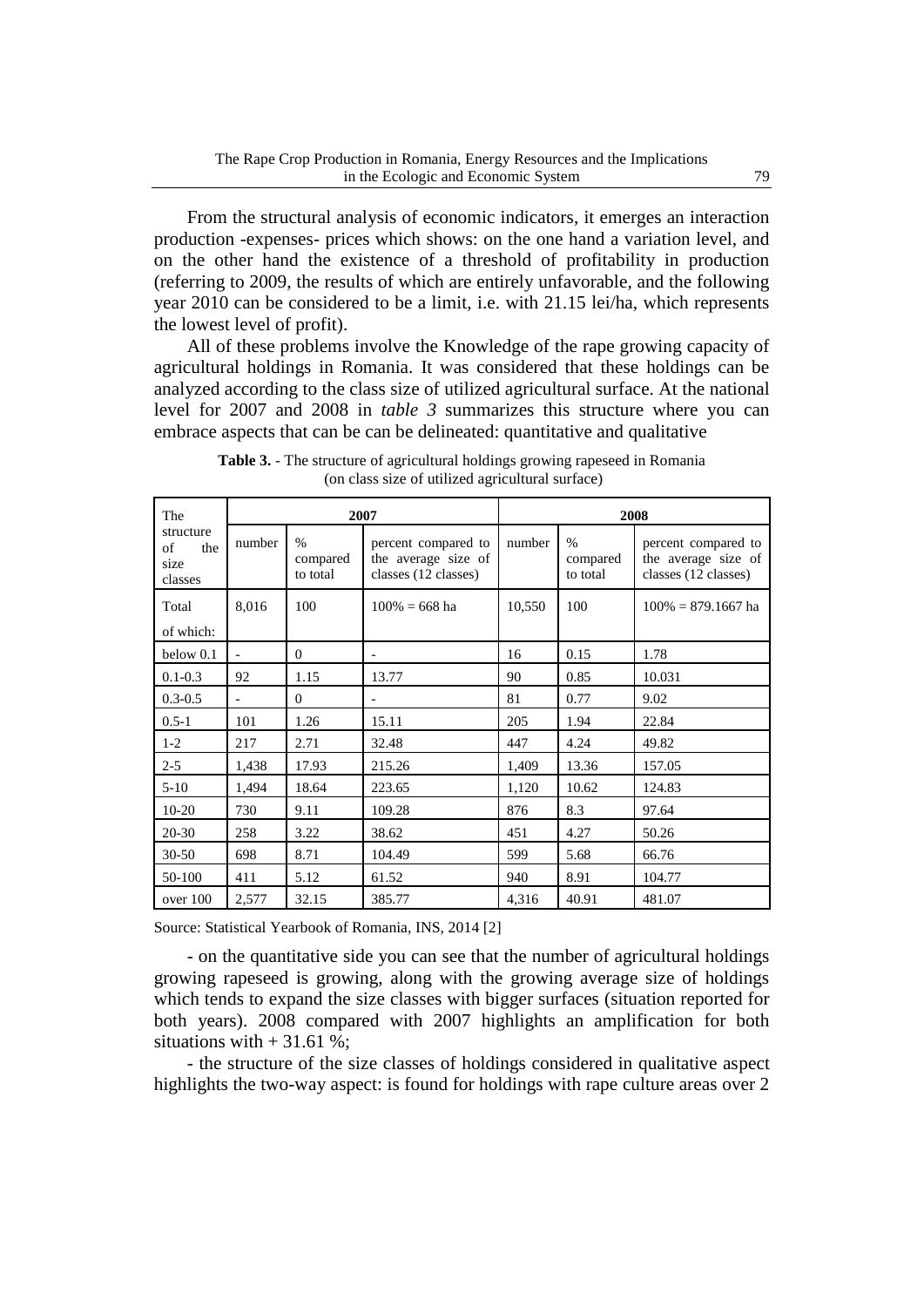hectares (these occupying in 2007 more than 95 % of the total surface area); majority of farms are growing for the dimensions of the surfaces of sizes 2-20 ha and 50 - 100 hectares.

From all this it follows that the limits potential yields achieved is offering levels of efficiency. From the analysis of the number of the rape growing farms we see a growing trend, and the size structure of the areas held by the culture of rape is classified at the medium and maximum limits towards.

#### **II**.-RESOURCES AND USES

The continuity of such an analysis is given by the knowledge structure of resources and uses of the products of rape culture. The national level within a balance of indicators is presented in the continuation through percentage comparisons within the dynamics of 2007/2009-2012/2013.

The resources in the supply balance sheet for the production of rapeseeds, is played at the national level in *table 4*, where it can be highlighted the following aspects:

| Specification | UM.                                                                   | 2007/2008                | 2008/2009 | 2009/2010 | 2010/2011 | 2011/2012 | 2012/2013 |
|---------------|-----------------------------------------------------------------------|--------------------------|-----------|-----------|-----------|-----------|-----------|
| A.-Resources  | thousand tons                                                         | 367.2                    | 760.2     | 615.8     | 972.3     | 762.2     | 206.5     |
|               | compared<br>$\%$<br>to<br>2007/2008                                   | 100                      | 207.02    | 167.70    | 264.78    | 207.57    | 56.23     |
|               | compared<br>$\%$<br>$\overline{a}$ to $\overline{a}$<br>previous year |                          | 207.02    | 81.00     | 157.89    | 78.39     | 27.09     |
| 1.-usable     | thousand tons                                                         | 361.5                    | 673.0     | 569.6     | 943.0     | 739.0     | 157.5     |
| Production    | compared<br>$\%$<br>to<br>2007/2008                                   | 100                      | 186.16    | 157.56    | 260.85    | 204.42    | 43.56     |
|               | compared<br>$\%$<br>to l<br>previous year                             | $\overline{\phantom{a}}$ | 186.16    | 84.63     | 165.55    | 78.36     | 21.31     |
| 2.-Imports    | thousand tons                                                         | 5.7                      | 87.2      | 46.2      | 29.3      | 23.2      | 49.0      |
|               | % compared with<br>total exports                                      | 1.90                     | 13.03     | 1.90      | 6.87      | 5.79      | 337.93    |
|               | compared<br>$\%$<br>to<br>2007/2008                                   | 100                      | 1,529.82  | 810.52    | 514.03    | 407.01    | 859.64    |
|               | compared<br>$\%$<br>to<br>previous year                               | $\overline{\phantom{a}}$ | 1,529.82  | 52.98     | 63.41     | 79.18     | 211.20    |

**Table 4.** - Resources in the supply balance sheet for rape crop in Romania.

Source: supply balance sheets for the main agri-food products, 2013, 2014, INS reference period: 1 (previous year) to 30 VI (current year) [3]

- the annual level of resources is very variable, observing an upward trend, finding a maximum in 2010/2011 (being of 972.3 thousand tons), after which the final year 2012/2013 is registered a sharp decrease (206.5 thousand tons). For the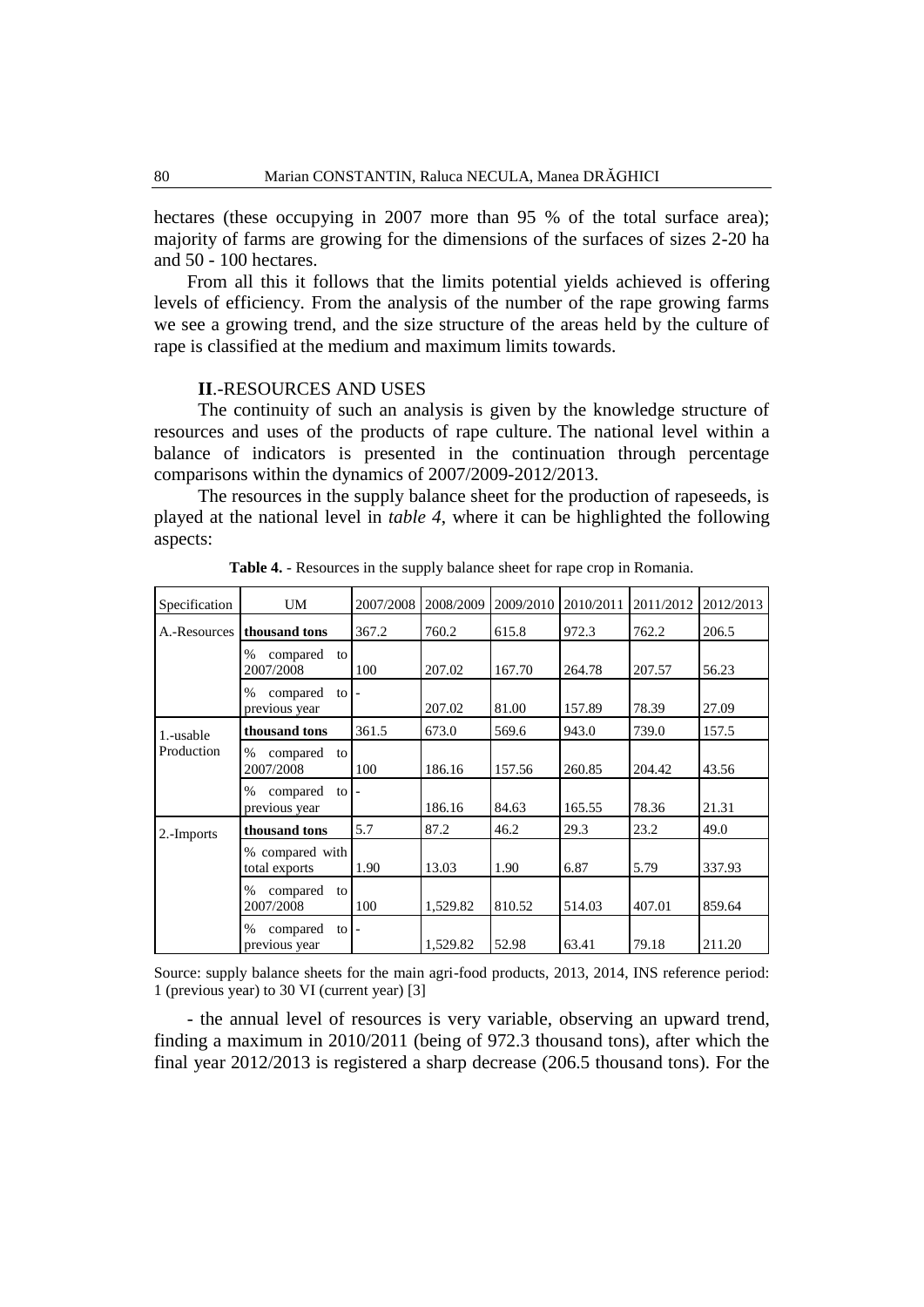same annual percentage comparisons highlight these variations in both the base year 2007/2008, and compared to previous year;

- the usable production volume is majority-against total resources, levels also showing annual variations;

- the imports constitute a complement of resources and with a very small share compared with the total resources. Annual exports compared to imports, means for most years a small share (between 1.9 % and 6.87 %), but a very high proportion of year 2012/2013, usable production (internal) decreased to very low levels.

The existence of all these recent variational levels in sourcing resources involves knowledge of uses structure which in the same period, the growth rate for the national level, appear in *table 5*. The comparisons made by level indicators show the following:

| Specification    | UM                                           | 2007/2008 |                          | 2008/2009 2009/2010 2010/2011 |          | 2011/2012 | 2012/2013 |
|------------------|----------------------------------------------|-----------|--------------------------|-------------------------------|----------|-----------|-----------|
|                  | thousand tons                                | 367.2     | 760.2                    | 615.8                         | 972.3    | 762.2     | 206.5     |
| <b>B.-USES</b>   | $\%$<br>compared<br>to<br>2007/2008          | 100       | 207.02                   | 167.70                        | 264.78   | 207.57    | 56.23     |
|                  | $\%$<br>compared<br>to<br>previous year      |           | 207.02                   | 81.00                         | 157.89   | 78.39     | 27.09     |
|                  | thousand tons                                | 299.3     | 669.0                    | 2,423.3                       | 426.1    | 400.6     | 14.5      |
|                  | with<br>$\%$<br>compared<br>total imports    | 5,250.87  | 767.20                   | 5,245.23                      | 1,454.26 | 1,726.72  | 29.59     |
| 3.-Exports       | $\frac{0}{0}$<br>compared<br>to<br>2007/2008 | 100       | 223.52                   | 809.65                        | 142.36   | 133.84    | 4.84      |
|                  | $\%$<br>compared<br>to<br>previous year      |           | 223.52                   | 362.22                        | 17.58    | 94.01     | 3.61      |
|                  | thousand tons                                |           | $\overline{\phantom{0}}$ |                               | 214.5    | $-1,364$  | 123.8     |
| 4.-variation     | $\%$<br>compared<br>to<br>2007/2008          |           | $\overline{a}$           |                               | 100      | $-635.89$ | 57.71     |
| of stocks<br>Use | $\%$<br>compared<br>to<br>previous year      |           |                          |                               |          | $-635.89$ | $-9.07$   |
|                  | thousand tons                                | 67.9      | 91.2                     | 372.5                         | 331.7    | 498.0     | 68.2      |
| 5.-Internal      | $\%$<br>compared<br>to<br>2007/2008          | 100       | 134.31                   | 548.60                        | 488.51   | 733.43    | 100.44    |
|                  | $\%$<br>compared<br>to<br>previous year      |           | 134.31                   | 408.44                        | 89.04    | 150.13    | 13.69     |
|                  | thousand tons                                | 2.4       | 2.9                      | 3.4                           | 4.3      | 3.1       | 0.8       |
| -seeds           | $\%$<br>compared<br>to<br>2007/2008          | 100       | 120.83                   | 141.66                        | 179.16   | 129.16    | 33.33     |
|                  | $\%$<br>compared<br>to<br>previous year      |           | 120.83                   | 117.24                        | 126.47   | 72.09     | 25.80     |

**Table 5.** – Uses in the total supply balance for rape in Romania.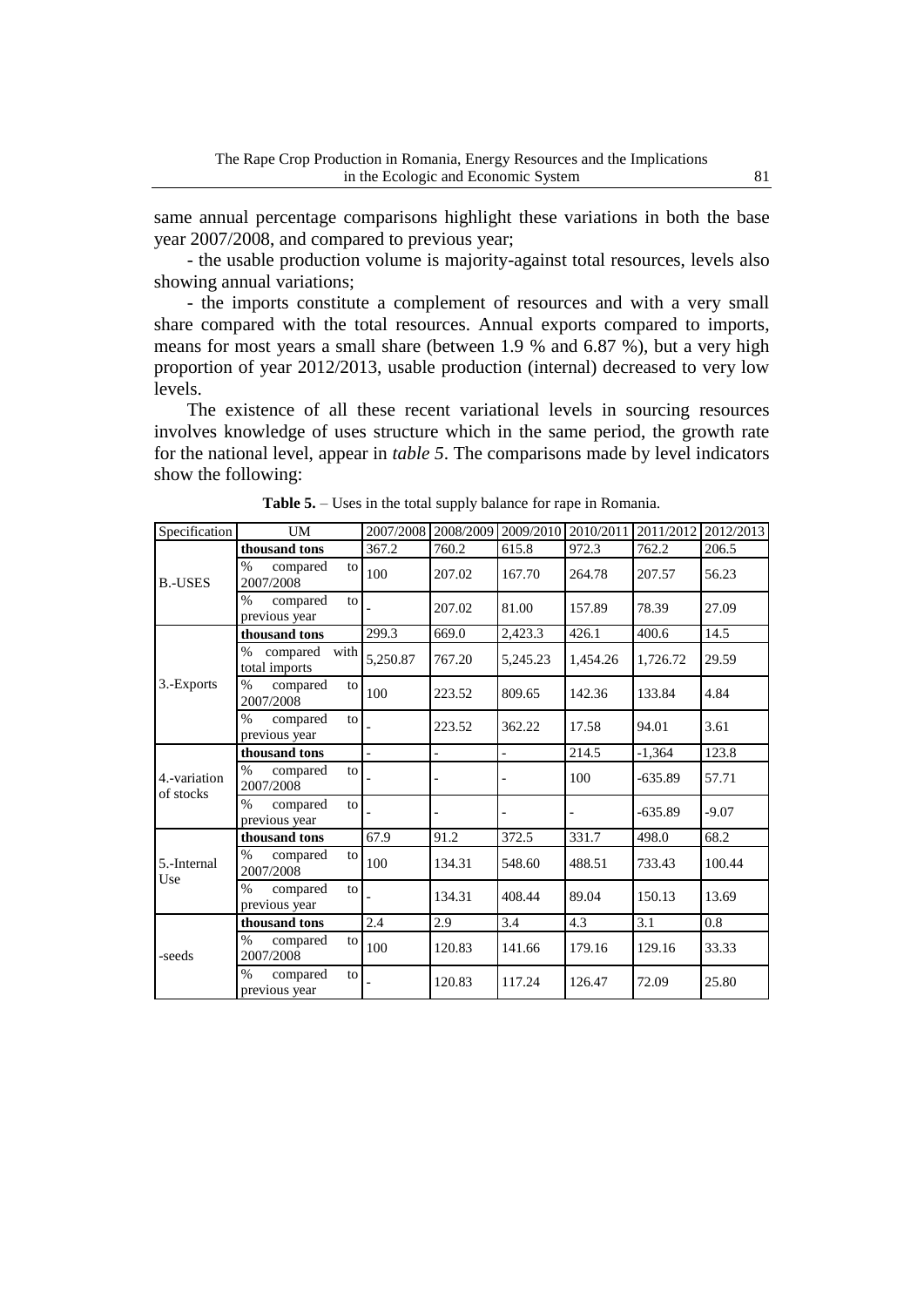|                           | thousand tons               |                          |        | 0.8    | 0.8    | 0.1    |        |
|---------------------------|-----------------------------|--------------------------|--------|--------|--------|--------|--------|
| -animal feed              | % compared to 2007/2008     |                          |        | 100    | 100    | 12.5   |        |
|                           | % compared to previous year | $\overline{\phantom{0}}$ |        |        | 100    | 12.5   |        |
|                           | thousand tons               | 0.5                      | 0.9    | 1.4    | 1.1    | 1.1    | 0.1    |
| i-loss                    | % compared to 2007/2008     | 100                      | 180    | 280    | 220    | 220    | 20     |
|                           | % compared to previous year |                          | 180    | 155.55 | 78.57  | 100    | 9.09   |
| -industrial<br>processing | thousand tons               | 65.0                     | 87.4   | 366.9  | 325.5  | 493.7  | 67.3   |
|                           | % compared to 2007/2008     | 100                      | 134.46 | 564.46 | 500.76 | 759.53 | 103.53 |
|                           | % compared to previous year |                          | 134.46 | 419.79 | 88.71  | 151.67 | 13.63  |

Source: supply balance sheets for the main agri-food products, 2013, 2014, INS reference period: 1 (previous year) to 30 VI (current year) [3]

- in the supply balance is found that total annual uses highlights corresponding variations with resources (are the same annual variational levels);

- the exports analyzed by both comparisons against total imports, but also compared to the base year 2007/2008 highlights higher levels (except for the year 2012/2013 at witch the very usable production recorded very low values);

- the internal usage highlights a growing annual level, to which in the structural analysis an important role lies with industrial processing.

Or all of these presentations of resources and uses highlights, in one side the existence of a preponderance of internal productions, and on the other hand the high level of exports with an industrial processing at the national level.

#### **III**.-TRADE

Permanently, the trade knowledge, constitutes an aspect that fills the whole system of circuit capitalization efficiency. The bivalent import/export issues were based on the analysis of the dynamic structure of indicators relating to the quantity and value of production. The comparative presentations that appear in *table 6* seeks to highlight the main aspects of trade, which can be highlighted:

- imports are at a much lower level than the exports side, recorded quite high. Quantitatively by comparison with the base year 2007 growth of imports are significant (analysed quantitatively amplitudes vary between 24.8 and 6.1 times). Similarly, the value analysis showed that imports are much lower than exports (as compared by amplitudes compared to 2007 annual variation is observed between 3.5 and 11.4 times);

- exports analyzed by the same group of indicators are found both quantitatively and in value, a level much higher than the imports. The comparison compared to 2007 found a variation in the level of these exports, but also a growing trend for 2010, followed by a decrease (in 2011 and 2012, in which is found a setback both quantitative as well as in value).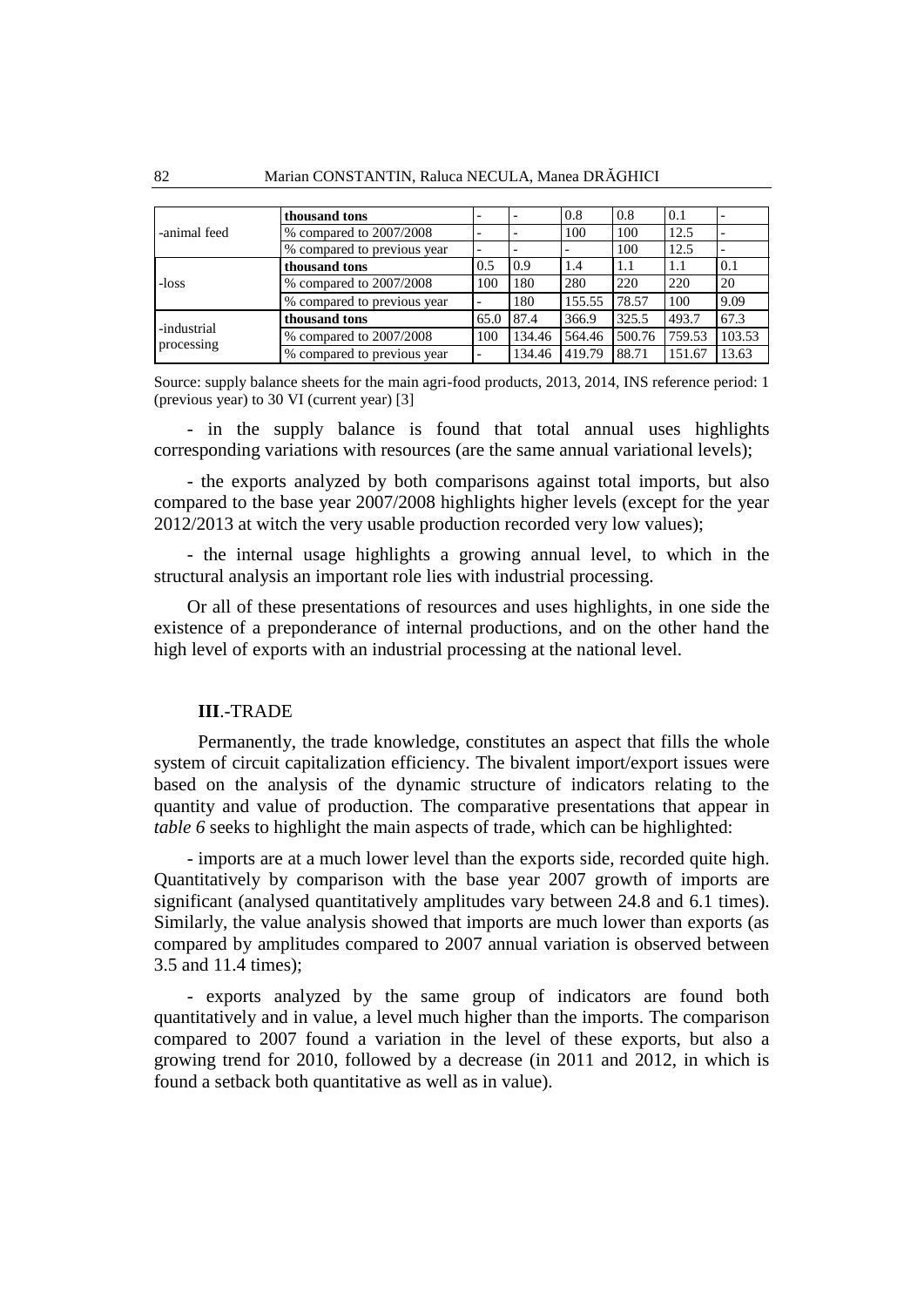It follows that in the international trade of rape seed and for Romania as it establishes the existence of favorable opportunities especially for export activities, to which the quantities marketed is still reported a variation level. Within this framework the dynamic oscillatory form 2007-2014 has been pursued through the upper limits, adjusted results and lower limits for the extrapolation of imports/exports. It was pursued the value determination by using a function for a variable value located outside the range of known values. These were analyzed quantitatively (thousand tons) and value (million euros) and played in a twodimensional form: for the year 2015; year 2015 towards the period 2007-2014.

|                | <b>UM</b>                                        | 2007      | 2008      | 2009      | 2010       | 2011      | 2012     |
|----------------|--------------------------------------------------|-----------|-----------|-----------|------------|-----------|----------|
| <b>IMPORTS</b> |                                                  |           |           |           |            |           |          |
|                | tons                                             | 9,703.6   | 76,360.6  | 70,466.9  | 241,043.8  | 70,682.6  | 59,466.3 |
|                | $\%$<br>compared with<br>total exports           | 3.47      | 13.53     | 9.00      | 22.90      | 12.24     | 87.13    |
| Quantity       | $\%$<br>compared<br>to<br>2007                   | 100       | 786.93    | 726.19    | 2,484.06   | 728.41    | 612.82   |
|                | $\%$<br>compared<br>to<br>previous year          |           | 786.93    | 92.28     | 342.06     | 29.32     | 84.13    |
|                | thousand euros                                   | 7,902.7   | 35,816.5  | 28,158.2  | 88,108.8   | 50,203.6  | 42,826.5 |
|                | compared with<br>$\%$<br>total exports           | 10.16     | 14.55     | 12.58     | 26.37      | 18.37     | 102.40   |
| Value          | $\%$<br>compared<br>to<br>2007                   | 100       | 453.21    | 356.31    | 1,114.92   | 635.27    | 541.92   |
|                | $\%$<br>compared<br>to<br>previous year          |           | 453.21    | 78.61     | 312.90     | 56.97     | 85.30    |
| <b>EXPORTS</b> |                                                  |           |           |           |            |           |          |
|                | tons                                             | 279,125.5 | 564,028.6 | 782,186.4 | 1052,366.2 | 577,206.6 | 68,246.0 |
|                | compared with<br>$\%$<br>total imports           | 2,876.51  | 738.63    | 1,110.00  | 436.58     | 816.61    | 114.76   |
| Quantity       | $\%$<br>compared<br>to<br>2007                   | 100       | 202.06    | 280.22    | 377.02     | 206.79    | 24.44    |
|                | $\frac{0}{0}$<br>compared<br>to<br>previous year |           | 202.06    | 138.67    | 134.54     | 54.84     | 11.82    |
|                | thousand euros                                   | 77,720.9  | 246,035.6 | 223,703.0 | 334,038.5  | 273,270.4 | 41,819.0 |
|                | compared with<br>$\%$<br>total imports           | 983.47    | 686.93    | 794.45    | 379.12     | 544.32    | 97.64    |
| Value          | $\%$<br>compared<br>to<br>2007                   | 100       | 316.56    | 287.82    | 429.79     | 351.60    | 53.80    |
|                | $\frac{0}{0}$<br>compared<br>to<br>previous year |           | 316.56    | 90.92     | 149.32     | 81.80     | 15.30    |

| <b>Table 6.</b> - The situation of trade in intra and extra-EU in the period 2007-2012 in Romania |  |
|---------------------------------------------------------------------------------------------------|--|
|---------------------------------------------------------------------------------------------------|--|

Source: ANV and the INS, quoted in the paper Rapeseed Oil, http://www.madr.ro/ro/culturi-decamp/plante-tehnice/rapita-pentru-ulei.html [5]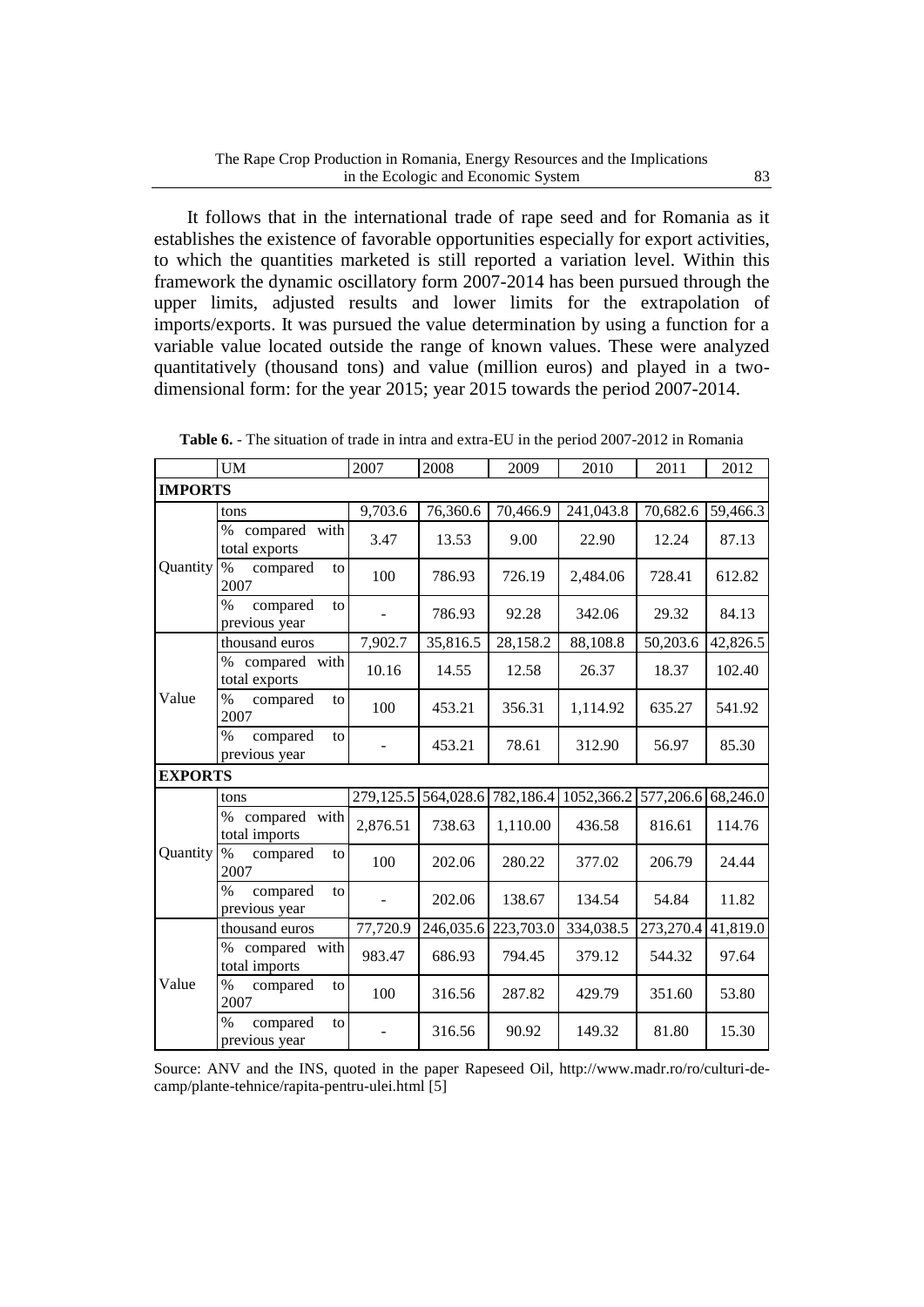The rape imports extrapolation (by expressing in thousands tons and mil euros) based on production (thousands tons) in Romania in *table 7* outlines differentiated aspects that can be rendered as follows:

- analysed quantitatively based on extrapolation of imports in accordance with the function of production adjustment (Yaj (thou to) =  $0.000053 \cdot x^2 + 0.03 \cdot x + 26.97$ ), indicates that the dynamic years differentiations can be considered significant. With reference to annual periods may indicate: a maximum of imports for 2010 and 2014; for the remaining years a decrease to these imports; for year 2015 an average level of imports;

- the analysis of the imports value frames the results of the adjusted function (Y (Mil. euro) =  $0.00005 \cdot x^2 - 0.030 \cdot x - 32.777$ ) which for the levels of the upper/lower limits has annual amplitudes much lower. The very year 2015 levels are set at the lower limit values.

|              |                              | Quantity (thousand tonnes)                                          |       | Value (million euro)            |                                                                     |       |  |  |
|--------------|------------------------------|---------------------------------------------------------------------|-------|---------------------------------|---------------------------------------------------------------------|-------|--|--|
|              | $\sigma x = 6.4$ ; tp = 1.86 |                                                                     |       | $\sigma x = 3{,}64$ ; tp = 1.86 |                                                                     |       |  |  |
| The<br>years |                              | Yaj (thou to) <sup>2</sup> = 0.000053 • x <sup>2</sup> + 0.03 • x + |       |                                 | Y (Mill. euro) <sup>2</sup> = $0.00005 \cdot x^2 - 0.030 \cdot x$ – |       |  |  |
|              | 26.97                        |                                                                     |       | 32.777                          |                                                                     |       |  |  |
|              | Limit                        |                                                                     |       | Limit                           |                                                                     | Limit |  |  |
|              | upper                        | Adjusted import                                                     | lower | upper                           | Nota t adjusted                                                     | lower |  |  |
|              |                              |                                                                     |       |                                 |                                                                     |       |  |  |
| 2007         | 65                           | 28.5                                                                | 16.5  | 35.2                            | 17.6                                                                | 13.4  |  |  |
| 2008         | 92.2                         | 73.1                                                                | 33.5  | 26.0                            | 35.1                                                                | 17.6  |  |  |
| 2009         | 82.1                         | 62.9                                                                | 43.   | 38.6                            | 19.8                                                                | 25    |  |  |
| 2010         | 124.1                        | 104.9                                                               | 53.3  | 34.5                            | 48.8                                                                | 26.2  |  |  |
| 2011         | 99.3                         | 80.1                                                                | 61    | 27.7                            | 23.5                                                                | 31    |  |  |
| 2012         | 52.6                         | 20.8                                                                | 14.3  | 36                              | 18.2                                                                | 14.0  |  |  |
| 2013         | 91.5                         | 72.3                                                                | 53.2  | 25.8                            | 21.7                                                                | 17.5  |  |  |
| 2014         | 142                          | 122.9                                                               | 103.7 | 40.2                            | 58                                                                  | 31.8  |  |  |
| 2015         | 96.7                         | 77.6                                                                | 58.4  | 27.1                            | 22.9                                                                | 30    |  |  |

**Table 7** – The rape imports extrapolation (thousands to/mil euro) based on production (thousands to) in Romania (year 2015 towards 2007-2014)

The attached graphs highlight the year 2010 with the highest import, and in the year 2007 the lowest of imports, but by the adjustment highlights an uniform trend of quantities/values played through the respective curves.

In the export activity the quantities and value extrapolation of the production from rapeseed (by expressing in thousands tons and mil euros) based on production (thousands tons) in Romania is illustrated in *table 8* where are similarly highlighted the following aspects: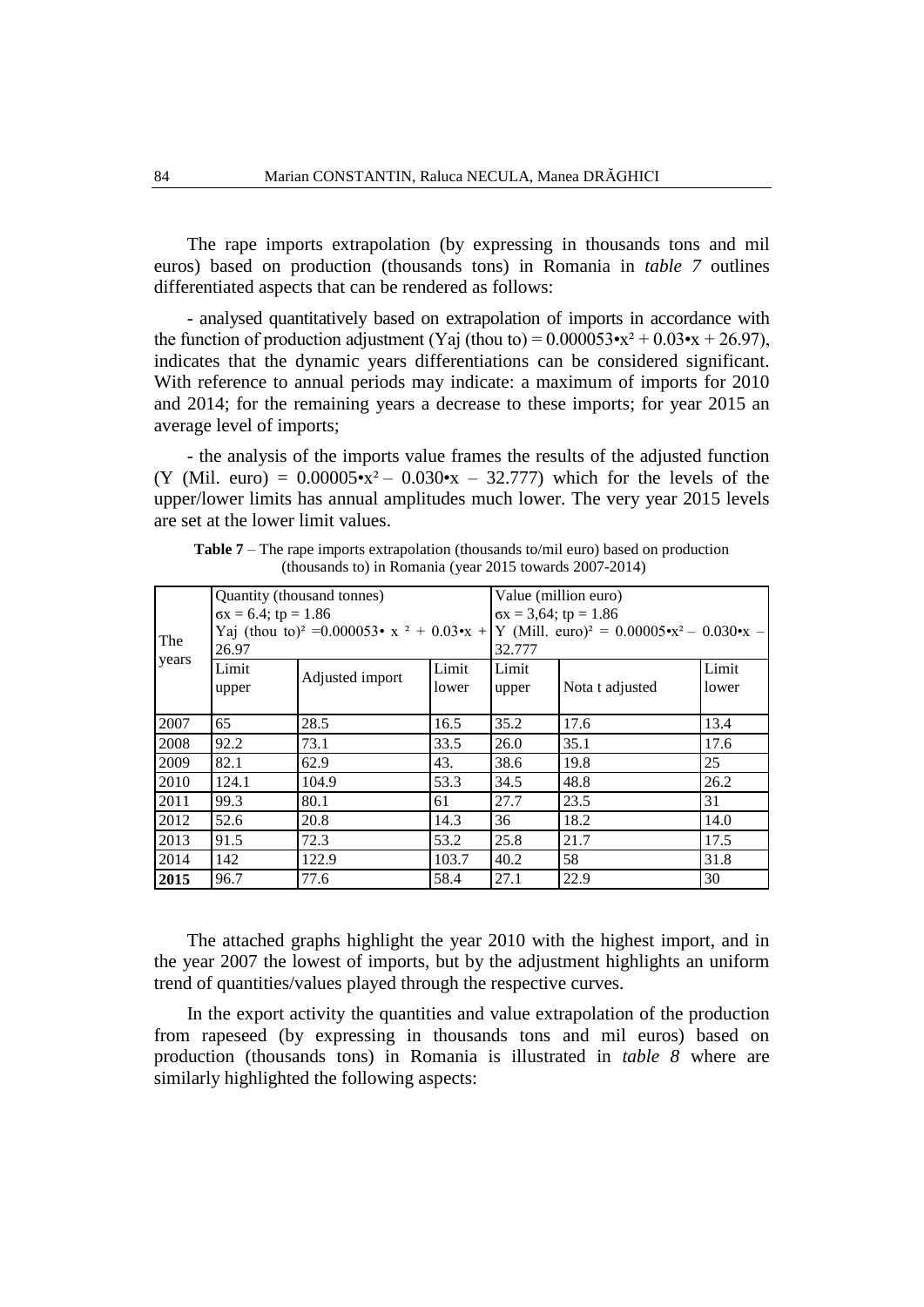- the knowledge of the quantitative variations (based on the regression function

Y (thou to) =  $0.000053 \cdot x^2 + 0.03 \cdot x + 26.97$ ), played by upper/lower limits, has annual variations. For mentioning is that years 2010 and 2014 is reported the maximum of exports, the limits were expressed through the dynamic 2007-2015 through a values correlation, but the year 2012 is represented by a negative value;



**Fig no 1.** The rape imports extrapolation (thousands to) based on production (thousands to) in Romania (year 2015 towards 2007-2014)



**Fig no 2.** The rape imports extrapolation (mil Euro) based on production (thousands to) in Romania (year 2015 towards 2007-2014)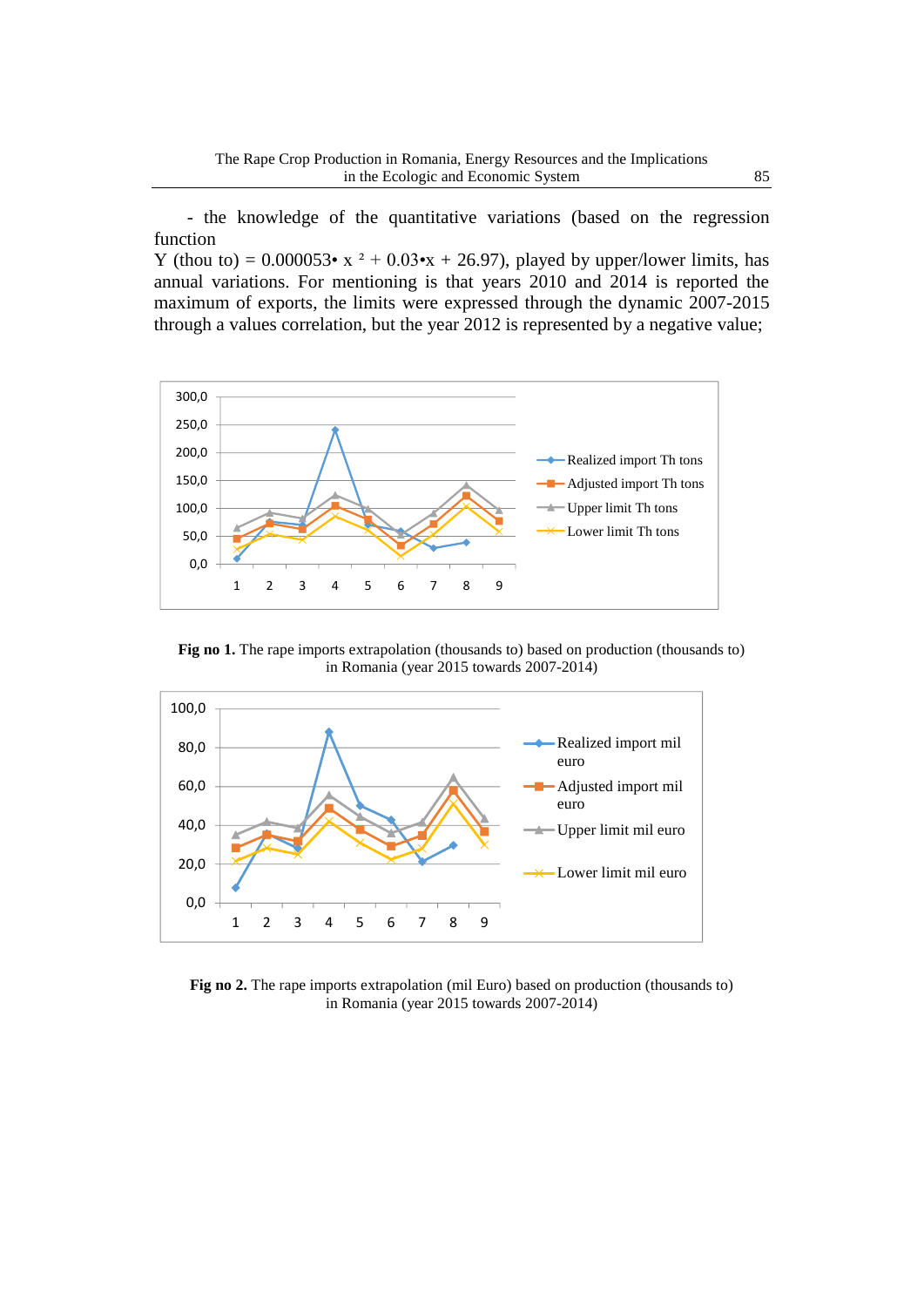| The   | 26.97          | Quantity (thousand tons)<br>Y (thou to) = $0.000053 \cdot x^2 + 0.03 \cdot x +$ |                | Value (million euro)<br>Y (Mill. euro) = $0.00005 \cdot x^2 - 0.030 \cdot x$ –<br>32.777 |                    |                |  |
|-------|----------------|---------------------------------------------------------------------------------|----------------|------------------------------------------------------------------------------------------|--------------------|----------------|--|
| years | Limit<br>upper | Adjusted import                                                                 | Limit<br>lower | Limit<br>upper                                                                           | Import<br>adjusted | Limit<br>lower |  |
| 2007  | 501.5          | 299.6                                                                           | 97.7           | 184.4                                                                                    | 114.8              | 28.1           |  |
| 2008  | 828.9          | 627                                                                             | 425.1          | 302.9                                                                                    | 233.3              | 163.7          |  |
| 2009  | 721.1          | 519.2                                                                           | 317.3          | 266                                                                                      | 196.4              | 126.9          |  |
| 2010  | 1,107.2        | 905.3                                                                           | 703.4          | 387.8                                                                                    | 318.2              | 248.7          |  |
| 2011  | 897.4          | 695.5                                                                           | 493.7          | 325.2                                                                                    | 255.6              | 186            |  |
| 2012  | 283.2          | 81.3                                                                            | $-120.6$       | 94.8                                                                                     | 15.7               | $-27.6$        |  |
| 2013  | 821.6          | 619.7                                                                           | 417.9          | 300.5                                                                                    | 230.9              | 161.3          |  |
| 2014  | 1,238.4        | 1.036.5                                                                         | 834.6          | 422.6                                                                                    | 353                | 283.5          |  |
| 2015  | 873            | 671.1                                                                           | 469.3          | 317.3                                                                                    | \$247.8            | 178.2          |  |

**Table 8** – The rape exports eextrapolation (thousands to/ mil euro) based on production (thousands to) in Romania (2015 period 2007-2014)

- the value analysis by the extrapolation function  $(Y \nvert \text{Mil. EUR})$  =  $0.00005 \cdot x^2 - 0.030 \cdot x - 32.777$  reflect similar correlative variations. It is worth mentioning the same year highs (2010 and 2014), the lower limit of the year 2012.



**Fig no 3.** The rape exports extrapolation (thousands to) based on production (thousands to) in Romania (year 2015 towards 2007-2014)

The graphics rendered complements he interpretive appearance finding an uniformity of combination of trend curves on the level of production and for the adjusted forms.

Synthetically, through the interpretation of the confidence interval resulting from the extrapolation of the regression functions it may be deducted the annual level of productions/ values that can be made in import and export activities.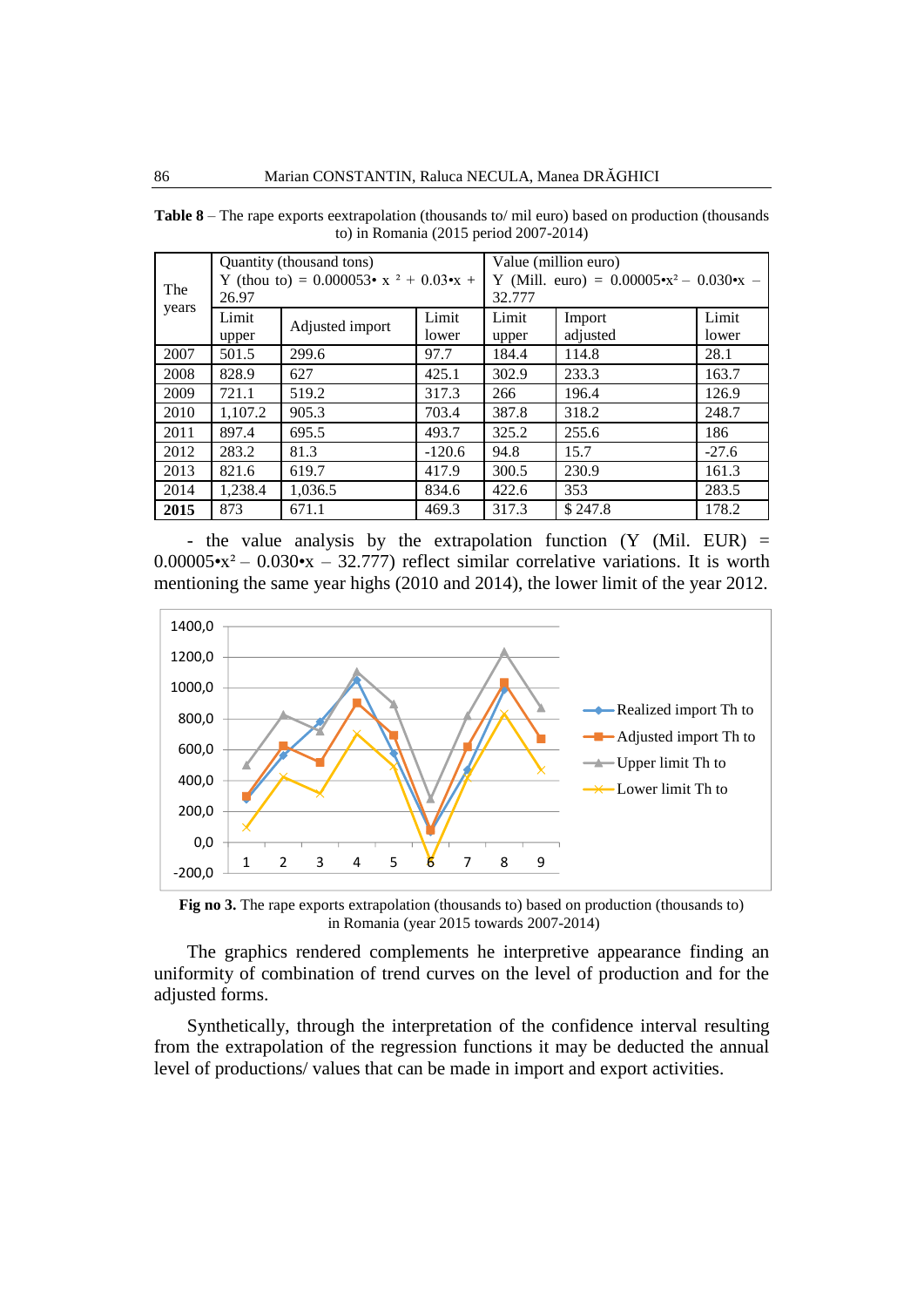## **CONCLUSIONS**

The analysis has sought to underscore the actual aspects of rapeseed production potentialities from Romania, aiming the trends of capitalization through the trade of current market events.



**Fig no 4.** The rape exports extrapolation (mil euro) based on production (thousands to) in Romania (year 2015 towards 2007-2014)

Conclusion (1). The problems investigation of the rape culture production involved a knowledge of economic efficiency from which it emerged that production potentialities are related to the interaction production expenses-prices, nationwide means an annual variability. We find the existence of a threshold limit of profitability, respectively representing the lowest level of profits (in the analysis being approx. 2000 kg/ha).

Conclusion (2) The number of farms growing rapeseed is growing, and the structure surfaces for this culture is framed towards medium and maximum limits (an area for holdings of over 2 hectares, these occupying over 95 % of the total surface area, and the majority of farms are growing to sizes 2 to 20 hectares and 50-100 ha).

Conclusion (3). The knowledge of the resources and uses structure of the rape culture products emphasizes annual variation with a trend of growth. Through comparisons carried out shows that the import levels constitute a very small contribution to resources. The structure depicted of the supply balance sheet we have corresponding variations with very resources, also the same annual variation levels. Exports, analyzed through comparisons against total imports which are